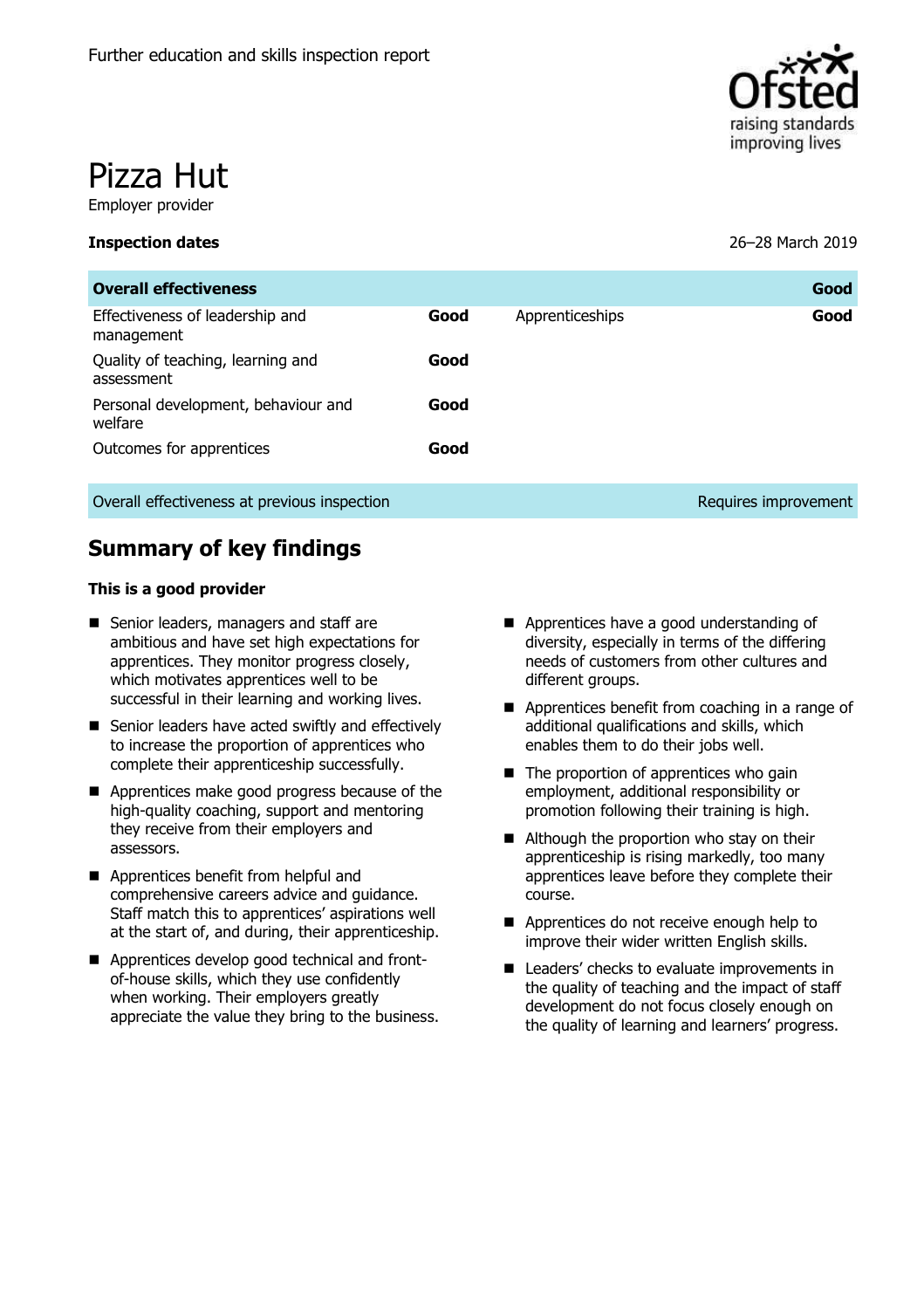

# **Full report**

# **Information about the provider**

- Pizza Hut (UK) Ltd (Pizza Hut) is a large company within the hospitality and catering sector. It employs around 10,000 people in over 250 restaurants across the United Kingdom. The head office is based in Borehamwood, Hertfordshire.
- **Pizza Hut currently has 40 apprentices following intermediate and advanced** apprenticeships in the hospitality and catering sector. Most apprentices follow intermediate programmes. Many were previously unemployed prior to starting their apprenticeship. Pizza Hut works with one subcontractor, which provides the off-the-job training and assessments to Pizza Hut apprentices.

# **What does the provider need to do to improve further?**

- **IMPROM** Improve the quality of teaching, learning and assessment by putting in place actions to ensure that:
	- ─ apprentices receive good help to improve their written English skills
	- ─ leaders focus on learning and learners' progress when reviewing the quality and effectiveness of teaching.
- $\blacksquare$  Reduce the proportion of apprentices who leave their programme early by ensuring that assessors plan learning to be relevant to individual apprentices and their work settings.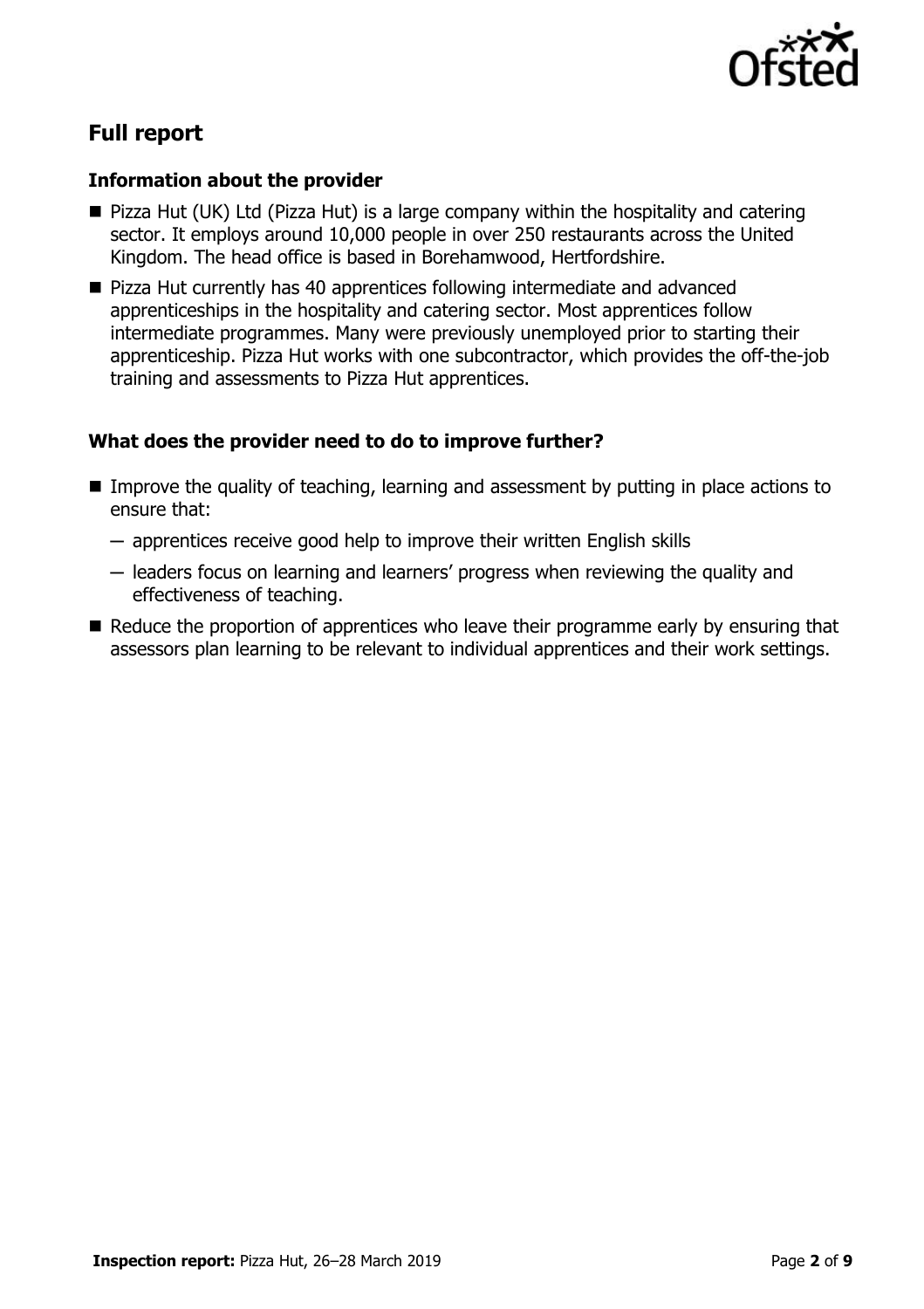

# **Inspection judgements**

## **Effectiveness of leadership and management Good**

- Senior leaders have taken effective action to improve the weaknesses identified at the previous inspection. Good arrangements are now in place to monitor and hold their subcontractor partner to account for the quality of learning and apprentices' achievement.
- Clear and effective systems are in place to monitor apprentices' progress. The chief executive and senior leaders maintain a detailed knowledge of the progress of each apprentice.
- Leaders and managers are ambitious for what apprentices can achieve. Staff and apprentices share a culture of ambition and high expectations. This helps apprentices achieve their qualifications within the time planned and move into sustained employment and promotion.
- Quality improvement arrangements are thorough. Leaders use information well from a wide range of sources to inform the development of the self-assessment report. The report is clear, detailed and evaluative. Leaders focus appropriately on the experience of the apprentices. The associated action plan similarly focuses on improving the apprentice experience.
- Assessors monitor apprentices' long-term career progression closely. For example, they follow up on what apprentices are doing 12 months after completing their apprenticeship. They develop detailed case studies of what happens to apprentices following their apprenticeship. As a result, leaders have a very good knowledge of the proportion of apprentices who stay with the company and the impact of the programme on improved business efficiency.
- **E** Leaders use performance data and information effectively to analyse the performance of individual apprentices. They have taken effective action to reduce the differences in achievement between groups of apprentices, such as male and female apprentices.
- Apprentices receive timely and appropriate careers advice and quidance, both at the start of their course and during it. Apprentices' aspirations sometimes change during their studies, and assessors respond appropriately to this with suitable additional guidance.
- Most employers have a good understanding of the apprenticeship programme. Leaders ensure that employers receive effective training from the apprenticeship team to help them understand the content of the programme and leaders' expectations of them. Most employers are closely involved in monthly discussions with assessors and, together with apprentices, reset targets and training plans for the next month.
- Leaders observe teaching, learning and assessment systematically and jointly with subcontractor staff and provide feedback on how to improve their performance. Subcontractor staff welcome the feedback received as a result of observations of their teaching and learning sessions. However, leaders focus too closely on what the tutor is doing rather than on the learning that is taking place.
- Arrangements for the continuing professional development of assessors are good. Development focuses effectively on both professional and educational skills. However,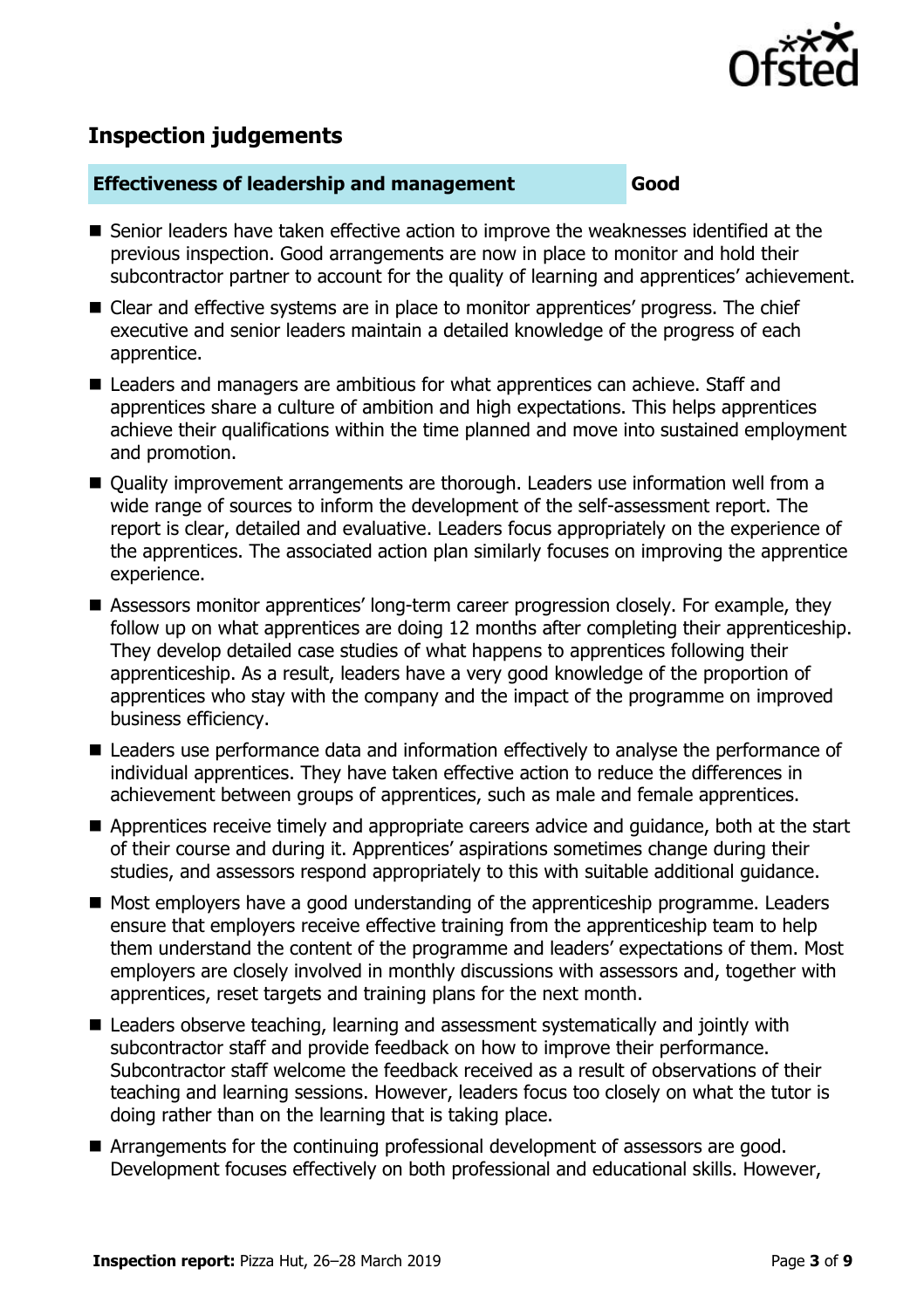

managers do not routinely assess and record the impact of this training on the apprentice experience.

# **The governance of the provider**

- Governance is good. Senior leaders hold the subcontractor closely to account. They set clear expectations for the quality of the apprentice experience, the training they receive and whether apprentices secure promotion within Pizza Hut.
- Senior leaders use their detailed knowledge and understanding of the hospitality and catering industry to good effect, supporting the development of appropriate training. They have taken increased responsibility for the improvements needed to raise the quality of teaching, learning and assessment, which is now good.

# **Safeguarding**

- The arrangements for safeguarding are effective.
- Safeguarding policies and procedures are updated annually. Leaders ensure that comprehensive staff and subcontractor staff checks are completed on staff's suitability to work with young people.
- Leaders investigate safeguarding concerns fully. They take measured and appropriate action to resolve any instances raised with them appropriately and well.
- Apprentices have a good understanding of the 'Prevent' duty and understand how to protect themselves and customers from threats posed by extremism. For example, apprentices have training in the restaurants' procedures for identifying and responding to an imminent threat of a terrorist attack.
- Apprentices report that they are safe and feel safe in the workplace. They describe in detail the arrangements which ensure their safety at work. For example, apprentices in busy city restaurants know how the high-profile police presence nearby can be called on to deal with a range of potentially dangerous situations. Apprentices know how to raise concerns should any arise.

# **Quality of teaching, learning and assessment Good**

- Apprentices benefit from good off-the-job learning. Employers link the training they provide in their restaurants very effectively to the training given by their subcontractor partner. Apprentices are very clear about how the theoretical concepts they learn link to their everyday work and workplace activities.
- Apprentices benefit from frequent and effectively planned visits from their assessors. Assessors check that apprentices are making good progress in developing their technical food service skills, and the knowledge and behaviours their employers expect from them.
- Employers and assessors establish clearly what apprentices know and what they can do when they start the programme. The few apprentices with additional learning needs are helped appropriately. Apprentices are positive about their experience on the apprenticeship programme and the help they receive from their assessors and employers.
- Assessors have good subject knowledge and suitable industry experience. They use their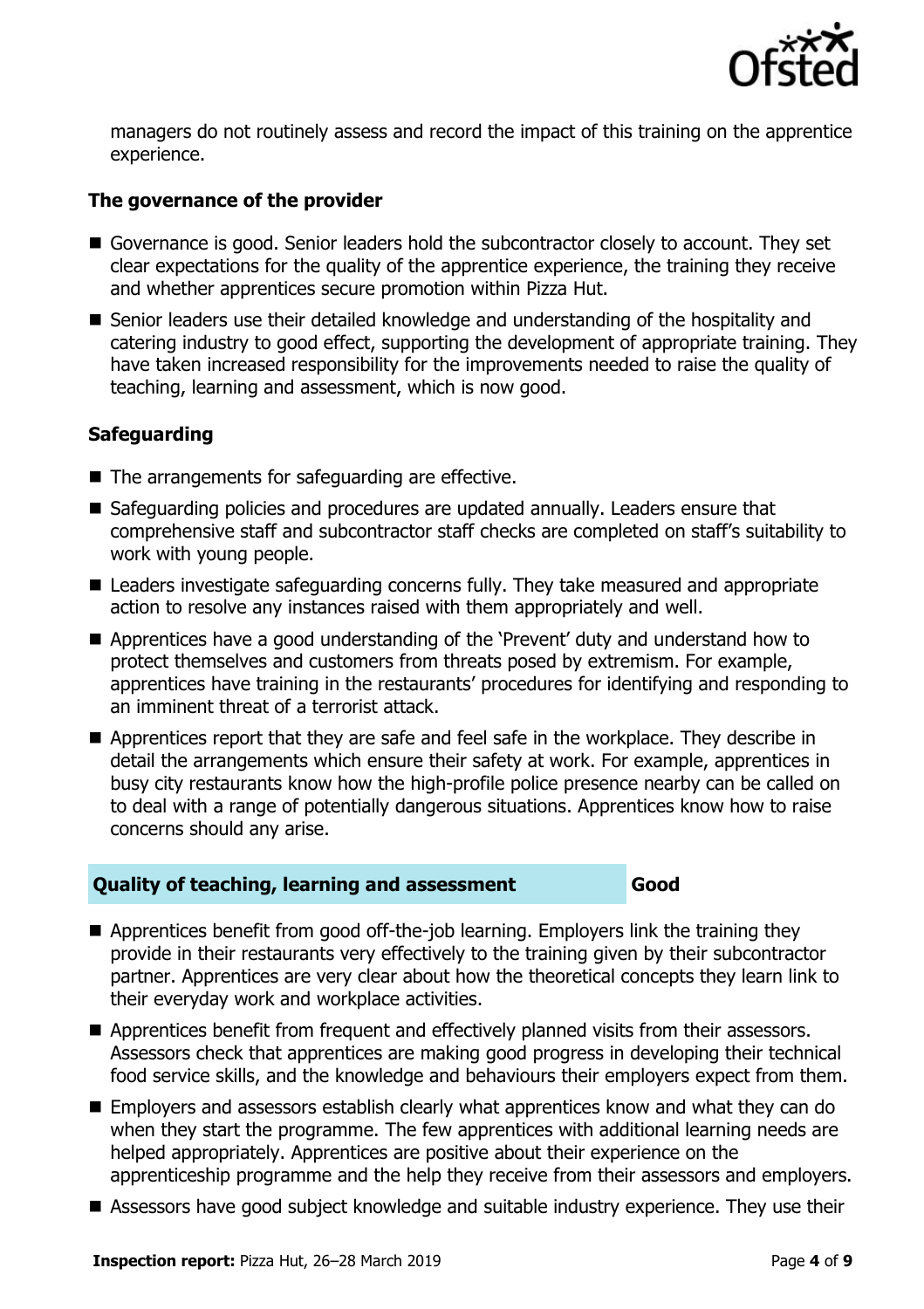

skills well to provide apprentices with individual coaching on topics such as food production skills, health and safety and customer service.

- Assessors prepare apprentices effectively for their final external assessments. Apprentices have a good, detailed understanding of their programme and the range of knowledge and skills they need to develop. They understand how they will be assessed.
- Apprentices who are nearing the end of the programme discuss the business project they are in the process of completing. One apprentice is developing a project to provide restaurant staff with incentives to encourage staff to 'upsell' within the restaurant, bringing a clear benefit to the business.
- Apprentices work confidently to meet the needs of a diverse range of customers. They can provide for customers' dietary requirements. For example, they know to offer vegetarian and vegan alternatives. Assessors and apprentices discuss these matters well during off-the-job training sessions. As a result, apprentices develop a good understanding of equality and diversity.
- Apprentices work safely and pay good attention to health and safety and hygiene regulations. They follow good-practice guidelines in the restaurant.
- At times, assessors do not adapt planned learning to ensure that it is relevant to their individual apprentices and their work settings.

# **Personal development, behaviour and welfare Good**

- **Apprentices take pride in their work and in their new skills and knowledge. They develop** improved confidence, which is recognised by employers and leads to the allocation of more responsible tasks in the workplace.
- Apprentices enjoy their learning and take pleasure in quickly making a valued contribution as an active team member within their restaurant. They learn to work very cooperatively with other team members and develop productive working relationships with their colleagues and supervisors.
- Apprentices develop good personal and social skills, and good skills for working life. They appreciate the need for good punctuality and attendance. For example, they report to managers when unexpected delays are likely to make them late for work. Apprentices' increased confidence and improved communication skills help them to provide a good service when dealing with customers in the restaurants.
- Apprentices develop very good customer service skills. Their good knowledge of the menu and the ingredients helps them to provide appropriate advice and guidance for customers, particularly for those with allergies, when selecting meals.
- Most apprentices have high aspirations regarding their next steps. Many aspire to further and higher apprenticeships and to become deputy managers. Most have a good understanding of the available career paths within the company. Many apprentices report having greater aspirations for their future careers as a result of being on the apprenticeship.
- Apprentices have an appropriate understanding of safeguarding, fundamental British values and the 'Prevent' duty. They say they feel safe. They know how to raise concerns if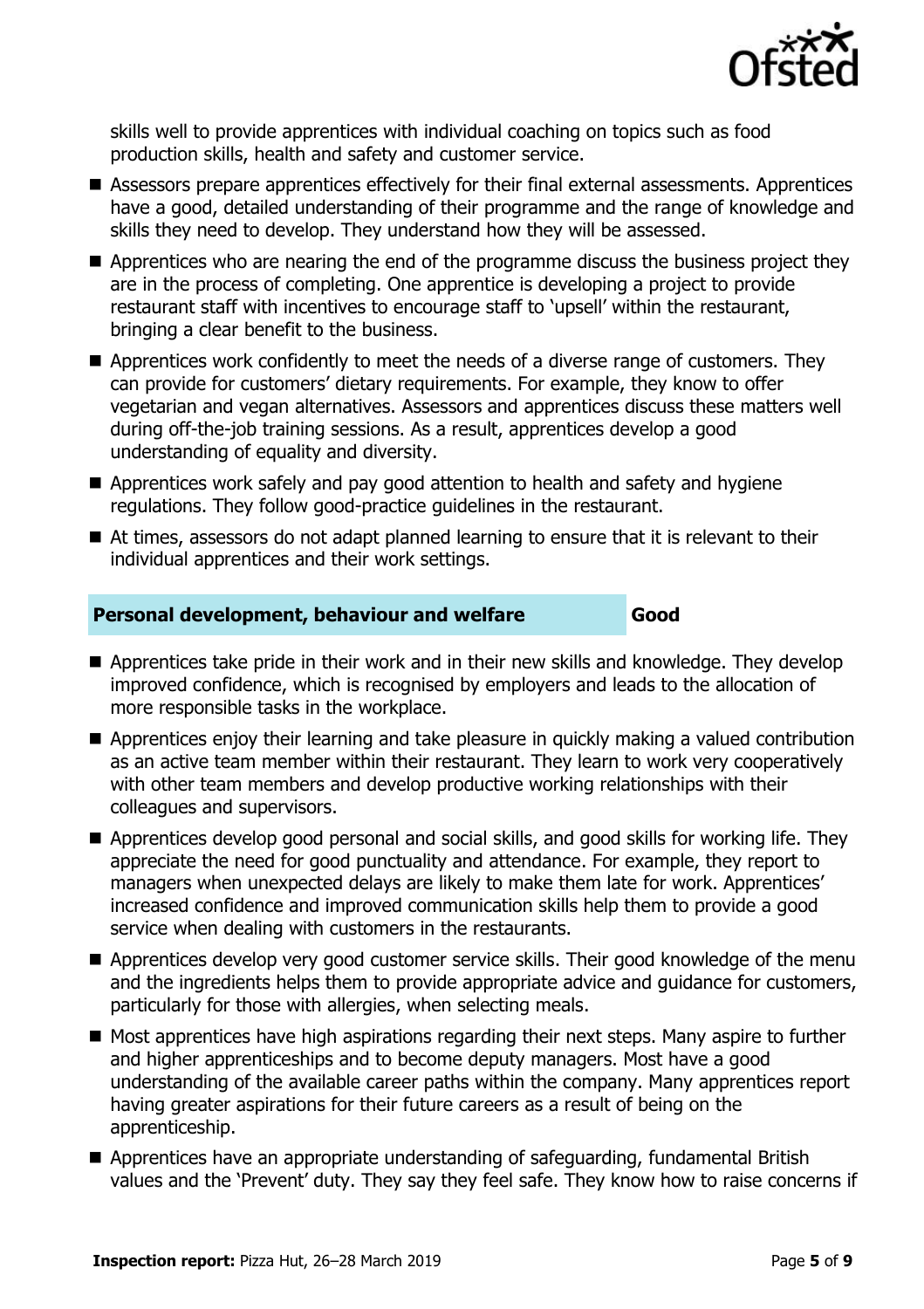

needed and have confidence in the arrangements in place to protect them.

Apprentices do not receive enough help in developing their written skills in English. Assessors' marking of work does not focus sufficiently on correcting errors to ensure that apprentices improve the accuracy and clarity of their written communication.

#### **Outcomes for apprentices Good**

- Apprentices make good progress from their starting points, and there are no significant differences between groups of apprentices, such as those from minority ethnic backgrounds. Assessors make good use of information about what apprentices have previously studied to ensure that apprentices are on programmes that challenge them to improve their skills.
- Pass rates are improving and are good. In the current year, most apprentices completed their qualification within the time planned. Apprentices develop their skills, knowledge and behaviours quickly. Effective help is in place for the few apprentices who fall behind in their learning. However, while reducing, the proportion of apprentices who leave the programme early is still too high.
- $\blacksquare$  Most apprentices gain employment, increase their levels of responsibilities or gain immediate promotion following their apprenticeship. Many enter Pizza Hut's higher apprenticeship programme.
- **E** Apprentices gain good practical hospitality and catering skills and use these confidently in the workplace. Apprentices develop good spoken English skills. This is particularly helpful when explaining to customers how dishes are prepared, their contents and any food allergens. The proportions of apprentices who pass their English and mathematics functional skills courses are high.
- Apprentices benefit from additional skills training and qualifications which develop their restaurant food service and customer service skills well. Through their on- and off-the-job training, apprentices gain a sound understanding of food and consumer legislation, food hygiene, stock control, first aid, customer care and restaurant security.
- Apprentices are well prepared for the tests they complete at the end of their apprenticeship. Those who recently completed their apprenticeship display very good knowledge and skills, with around half gaining distinction grades.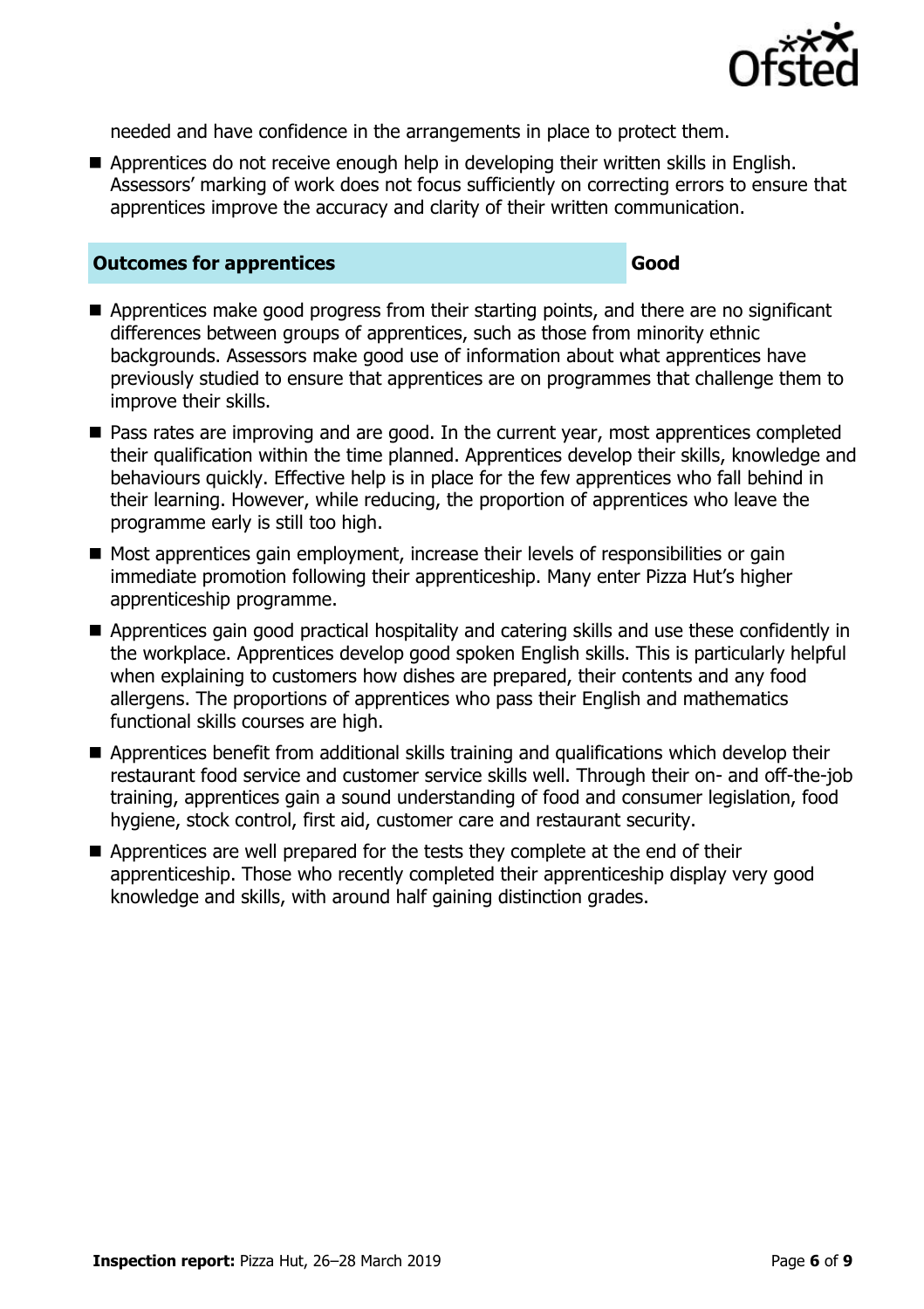

# **Provider details**

| Unique reference number                                                          | 59235                         |
|----------------------------------------------------------------------------------|-------------------------------|
| Type of provider                                                                 | Employer provider             |
| Age range of apprentices                                                         | $16 - 18/19 +$                |
| Approximate number of all<br>apprentices over the previous<br>full contract year | 130                           |
| Principal/CEO                                                                    | Jens Hofma                    |
| Telephone number                                                                 | 07974 197 804                 |
| Website                                                                          | www.pizzahutrestaurants.co.uk |

# **Provider information at the time of the inspection**

| Main course or learning<br>programme level                                                      | Level 1<br>or below        |       | Level <sub>2</sub> |           | Level 3 |           | Level 4<br>or above |                    |       |
|-------------------------------------------------------------------------------------------------|----------------------------|-------|--------------------|-----------|---------|-----------|---------------------|--------------------|-------|
| Total number of apprentices                                                                     | $16 - 18$                  | $19+$ | $16 - 18$          |           | $19+$   | $16 - 18$ | $19+$               | $16 - 18$          | $19+$ |
| (excluding apprenticeships)                                                                     |                            |       |                    |           |         |           |                     |                    |       |
| Number of apprentices by                                                                        | Intermediate               |       | Advanced           |           |         |           | Higher              |                    |       |
| apprenticeship level and age                                                                    | $16 - 18$                  |       | $19+$              | $16 - 18$ |         | $19+$     |                     | $16 - 18$<br>$19+$ |       |
|                                                                                                 | 19                         |       | 10                 | 3         |         | 8         |                     |                    |       |
| Number of traineeships                                                                          | $16 - 19$                  |       |                    | $19+$     |         |           | Total               |                    |       |
|                                                                                                 |                            |       |                    |           |         |           |                     |                    |       |
| Number of apprentices aged 14<br>to $16$                                                        | <b>None</b>                |       |                    |           |         |           |                     |                    |       |
| Number of apprentices for<br>which the provider receives<br>high-needs funding                  | <b>None</b>                |       |                    |           |         |           |                     |                    |       |
| At the time of inspection, the<br>provider contracts with the<br>following main subcontractors: | Performance Learning Group |       |                    |           |         |           |                     |                    |       |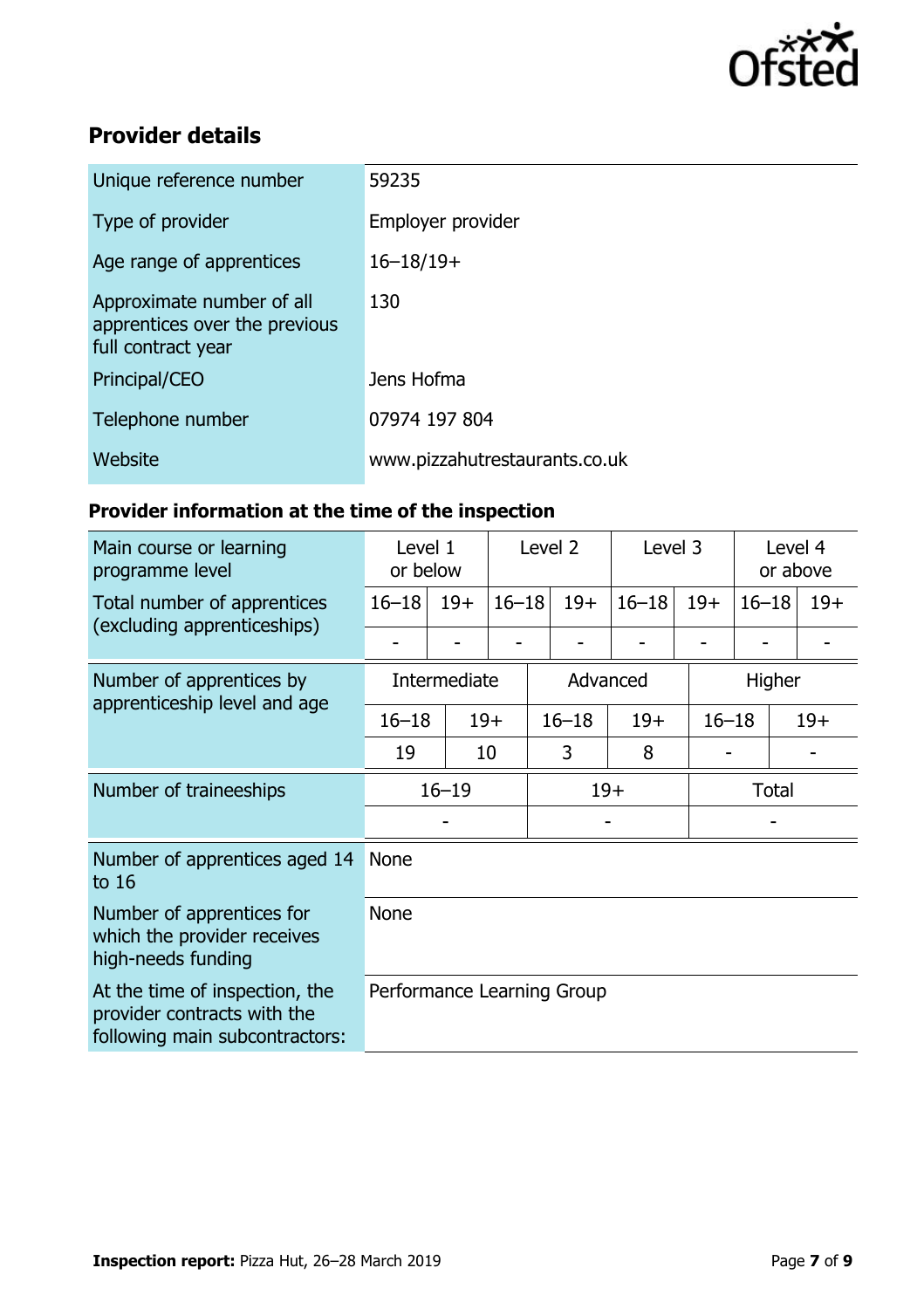

# **Information about this inspection**

The inspection team was assisted by the education programme manager, as nominee. Inspectors took account of the provider's most recent self-assessment report and development plans, and the previous inspection report. Inspectors used group and individual interviews, telephone calls and online questionnaires to gather the views of apprentices and employers; these views are reflected within the report. They observed learning sessions, assessments and progress reviews. The inspection took into account all relevant provision at the provider.

## **Inspection team**

| Martin Bennett, lead inspector | Ofsted Inspector |
|--------------------------------|------------------|
| Stephen Masterson              | Ofsted Inspector |
| <b>Bob Busby</b>               | Ofsted Inspector |